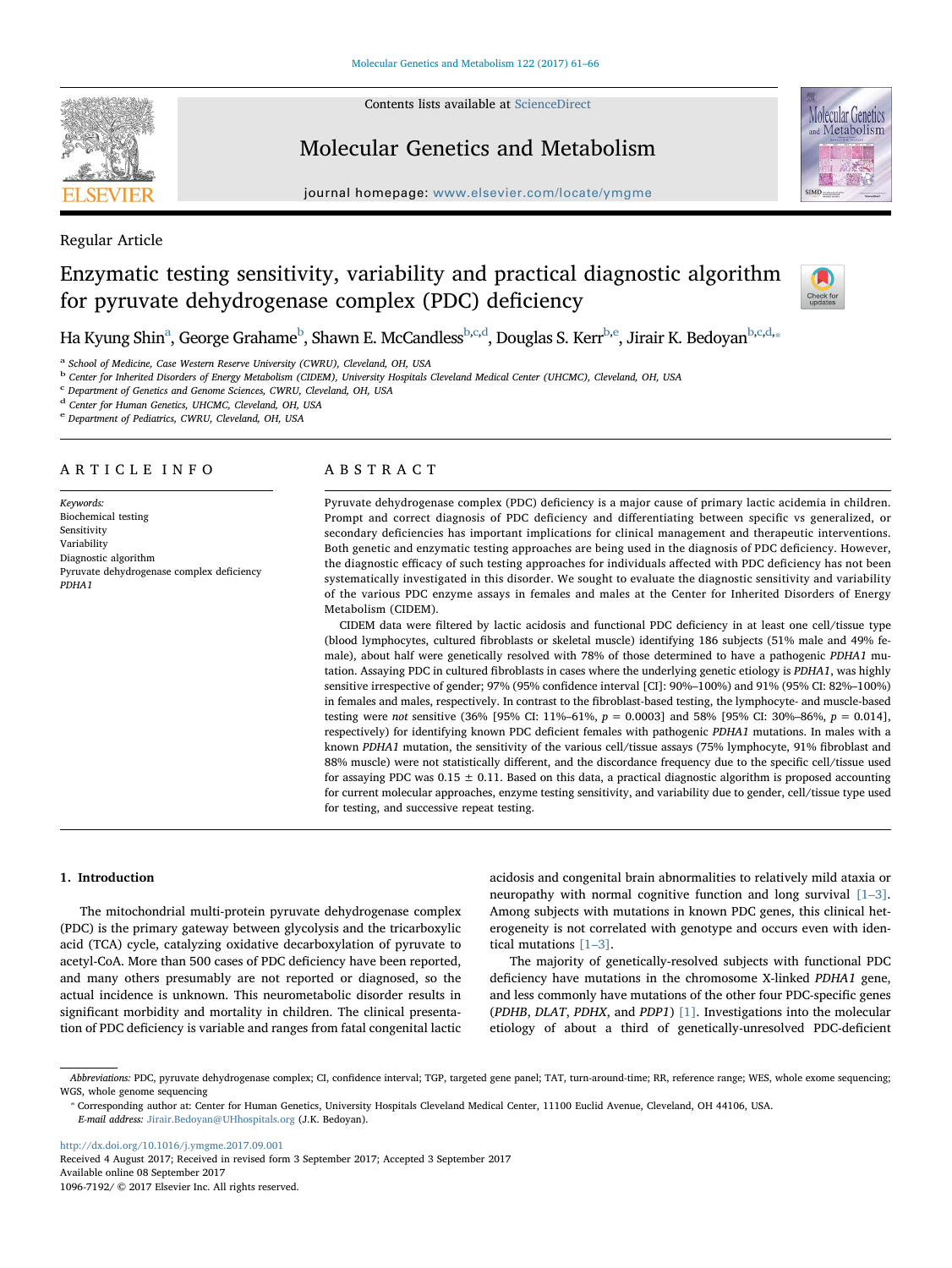subjects have identified categories of several other "PDC-associated" genes (an all-inclusive term that includes the PDC-specific genes as well as other genes noted below) whose products are involved with branched-chain amino acid [BCAA] catabolism or other 2-ketoacid dehydrogenase complexes (DLD), thiamine-pyrophosphate cofactor synthesis (TPK), synthesis of lipoate (LIAS, LIPT1, and LIPT2), and iron–sulfur cluster complexes (BOLA3, NFU1, GLRX5, and IBA57), as well as with secondary PDC deficiencies, including fatty acid β-oxidation (ECHS1 and HIBCH) and tricarboxylic acid cycle (SUCLA2) defects where the mechanism of decreased activity is not yet known [4–[7\].](#page-5-1)

The best predictor of survival and cognitive outcome in those affected with PDC deficiency appears to be the age of onset, with neonatal presentations typically associated with early death, and childhoodonset cases (>4 years of age) associated with better survival and with normal or mild to severe cognitive disability [\[1\]](#page-5-0). Typically, the mean age of diagnosis of PDC deficiency is about 45 months with the median being about 20 months [\[1,8\]](#page-5-0).

Use of ketogenic diets is currently the main therapeutic intervention in PDC deficiency and appears to have a positive effect in the areas of epilepsy, ataxia, sleep disturbance, speech/language development, social functioning, and frequency of hospitalizations  $[1,8-10]$  $[1,8-10]$ . The efficacy of this therapeutic intervention appears to depend on the disease phenotype and the attainment and maintenance of ketosis [\[8\]](#page-5-2). However, administration of a ketogenic diet may not be completely effective and may be harmful (or even lethal) in cases where PDC deficiency is associated with more general impairment of formation of acetyl-CoA (e.g., fatty acid β-oxidation [FAO] or BCAA metabolism defects) or oxidation of acetyl-CoA (e.g., TCA cycle defects or other mitochondrial dysfunction) [\[4,5,11\].](#page-5-1) Therefore, prompt and correct diagnosis of this disorder is critical for the long-term positive outcome of a child affected with a PDC deficiency.

Both genetic (molecular) and enzymatic (functional) testing approaches are being used in the diagnosis of PDC deficiency. The diagnostic efficacy of each of the above testing approaches for neonates and children affected with PDC deficiency has not been systematically investigated because of the rarity of this disorder. We sought to evaluate the diagnostic sensitivity and variability (for repeat testing, gender and cell/tissue type) of the various biochemical PDC assays available at our clinical reference laboratory and, based on such data, propose an efficient diagnostic strategy for clinical use for this devastating disorder.

#### 2. Materials and methods

All samples referred to the Center for Inherited Disorders of Energy Metabolism (CIDEM) for clinical PDC enzyme testing were de-identified for this study and most were part of the University Hospitals Cleveland Medical Center (UHCMC) IRB-approved Disorders of Pyruvate Metabolism study and/or the Natural History and Advanced Genetic Study of Pyruvate Dehydrogenase Complex Deficiencies (NIH RDCRN NAMDC funded study).

#### 2.1. Molecular confirmation

Some subjects were first identified to have a PDHA1 variant (usually a variant of unknown clinical significance, VUS) and then referred to CIDEM for confirmation of PDC enzyme deficiency. Subjects who were determined to be PDC enzyme deficient first at CIDEM but without a known genetic etiology were enrolled in the IRB-approved studies for molecular confirmation by either 1) Sanger sequencing for the common PDC genes (DLAT, DLD, PDHA1, PDHB, PDHX, and PDP1) performed at CIDEM on a research basis or at UHCMC Center for Human Genetics Laboratory (CHGL) on a clinical basis, 2) next-generation sequencing (NGS) of 23 genes associated with pyruvate metabolism (i.e., targeted gene panel; TGP) including BOLA3, DLAT, DLD, LIAS, LIPT1, LIPT2, NFU1, PDHA1, PDHB, PDHX, PDK1, PDK2, PDK3, PDK4, PDP1, PDP2, PC, PCK1, PCK2, SLC19A2, SLC19A3, SLC25A19 and TPK1 (performed

at UHCMC CHGL), or 3) whole exome sequencing (WES; performed at the Genomics Core Facility of CWRU) [\[4,5\].](#page-5-1)

#### 2.2. Biochemical confirmation

1-14C-pyruvate-based assay of PDC, both activated-dephosphorylated and inactivated phosphorylated, in disrupted blood lymphocytes, cultured skin fibroblasts and skeletal muscles were as previously described [\[12,13\].](#page-5-3) Subjects were assigned to have "low" PDC activity when the determined activity was less than the  $3<sup>rd</sup>$  percentile of controls  $\lceil$  < 0.98 (60% of control mean), <1.26 (52% of control mean) and <1.20 (38% of control mean) nmol/min/mg of protein in blood lymphocytes (mean and RR: 1.63 and 0.98–2.72,  $n = 596$ ), cultured fibroblasts (mean and RR: 2.42 and 1.26–4.42,  $n = 329$ ) and skeletal muscle (mean and RR: 3.17 and 1.20–6.52,  $n = 340$ ), respectively]. The clinically validated samples were assayed with control fibroblasts, and citrate synthase and/or dihydrolipoamide dehydrogenase as internal controls (and for blood lymphocytes, an off-site control shipped together to assess sample integrity), and had similar specific activities for the  $1<sup>{14}</sup>C$  labeled pyruvate and count readouts. Most of the fibroblast or muscle PDC assays with low activity were repeated at a separate time with a subculture of fibroblasts or a different aliquot of muscle (see [Section 2.3](#page-1-0)) and the average activity value was used. We usually limit cell culture passage number to  $\leq 10$  for enzymatic assays but sometimes the initial passage number of the cultured fibroblasts referred to the lab is not known or reported. We do not rely on fibroblastbased enzymatic data when cell passage numbers are ≥13. Blood lymphocytes were assayed only once for PDC activity because of limited specimen volumes.

### <span id="page-1-0"></span>2.3. Data filtering and statistical analyses

CIDEM database was sorted by subject gender and whether subject 1) had a known pathogenic PDHA1 mutation determined retrospectively after initial functional PDC testing or 2) was referred from 2009 to 2017 for functional PDC testing with an already identified PDHA1 variant, predominantly (26/29) categorized as VUS. Independently, CIDEM database was also filtered based on ICD-9 or ICD-10 codes for lactic acidosis, patients with lactic acidosis and functional deficiency in at least one cell/tissue-type tested, with inclusion of all subjects with known pathogenic PDHA1 mutation. The observed cell/tissue type-specific discordance in PDC activity (i.e., low activity in one cell/tissue but normal activity in another cell/tissue) in subjects (specifically males) with completed PDC assays in more than one cell/tissue type were used to determine overall tissue heterogeneity in the PDC assay.

As part of the laboratory standard operating procedure (SOP), if a fibroblast-based PDC activity is low, repeat testing is performed on a different culture (i.e., with one additional passage number) of the same cells usually 1–2 weeks apart depending on cell growth rate. Skeletal muscle-based PDC assays are usually repeated within one week per SOP. The discordance frequency for repeat assays (i.e., number of subjects with at least one repeat assay with ≥cutoff value for "low" PDC activity) was determined ([Table 1](#page-2-0) for fibroblast PDC assays and Supplementary Fig. 1 for skeletal muscle assays). Variability of repeat PDC assays between groups was determined by measuring the difference in the maximum and minimum %PDC activities relative to control mean for each subject and comparing this between the various groups and genders [\(Table 2](#page-2-1) and Supplementary Fig. 1 for repeated fibroblast and skeletal muscle PDC assays).

95% Confidence intervals were determined using the normal approximation for binomial proportions. For statistical analysis, either the two-sample *t*-test with un-pooled variances for sample sizes  $\leq 30$  or the two-proportion z-test for samples sizes >30 were used, both at a onetailed significance level of  $p = 0.05$ .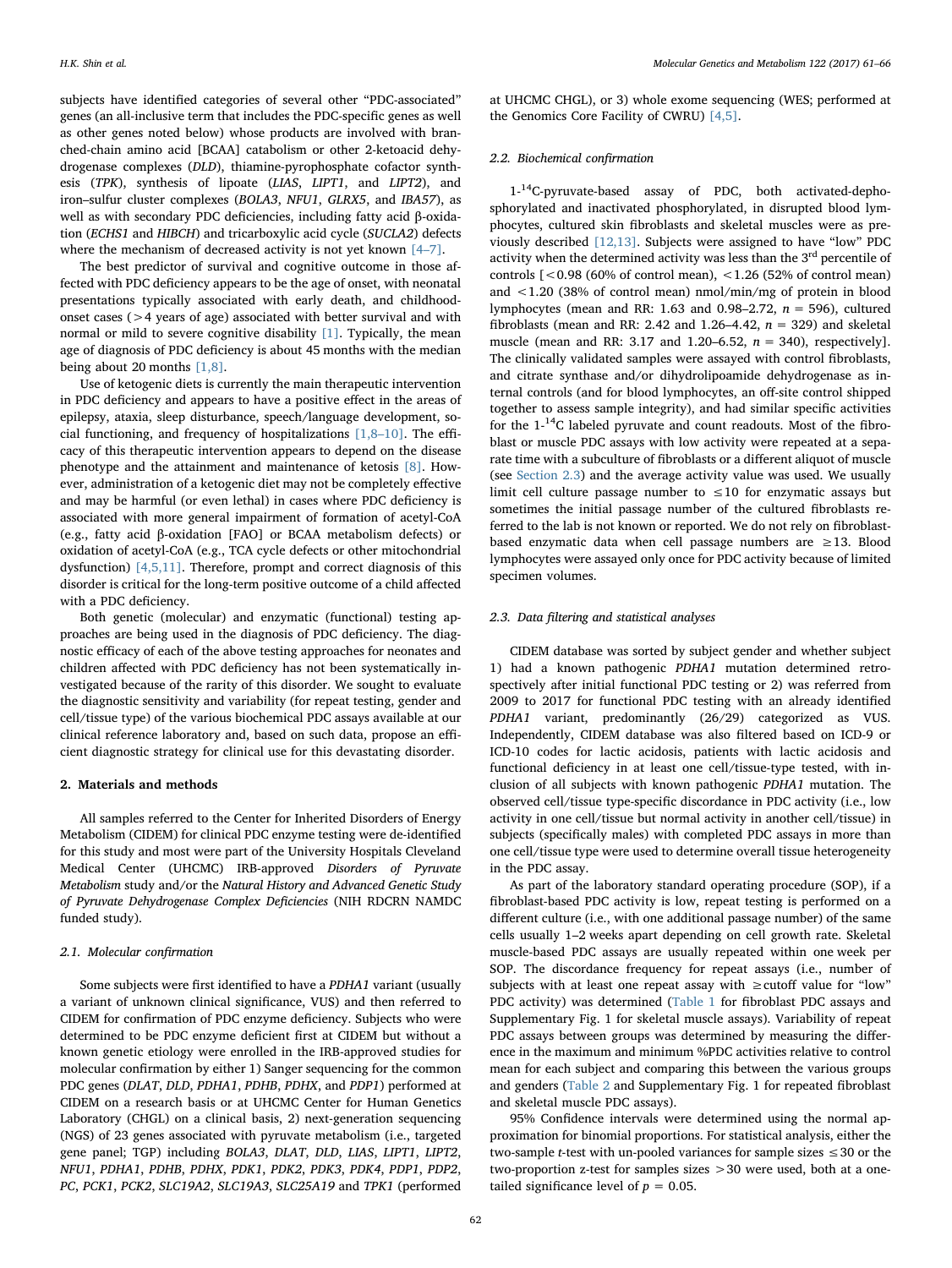#### <span id="page-2-0"></span>Table 1

Discordance frequency with successive repeat fibroblast PDC testing.

| Group      | Gender | Total<br>subjects | No. of<br>subjects with<br>Fb assay<br>repeated $\geq 2x$<br>(%) | No. of subjects<br>with discordance<br>in Fb assay upon<br>repeat $(\% )$ | <i>p</i> value |
|------------|--------|-------------------|------------------------------------------------------------------|---------------------------------------------------------------------------|----------------|
| PDHA1-Only | М      | 34                | 25 (74)                                                          | 1(4)                                                                      | 0.275          |
|            | F      | 30                | 28 (93)                                                          | 3(11)                                                                     |                |
| All-CIDEM  | м      | 70                | 43 (61)                                                          | 2(5)                                                                      | 0.031          |
|            | F      | 78                | 57 (73)                                                          | 9(16)                                                                     |                |

M, male; F, female. Discordance implies at least one repeat assay with ≥ cutoff value for "low" PDC activity. P-values shown were obtained using t-test analysis; for "All-CIDEM" group, application of z-test resulted in a p-value of 0.039.

#### 3. Results

#### 3.1. Characteristics of groups

## 3.1.1. Lactic acidotic and functional deficient (all-CIDEM) group

CIDEM data filtered by lactic acidosis and functional PDC deficiency in at least one cell/tissue type identified 186 subjects, about 50% of whom had been genetically tested (either at CIDEM or by the referring physician) and found to have a pathogenic mutation in PDHA1 (38%, 70/186) or a pair of pathogenic mutations in other autosomal PDCassociated genes (11%, 20/186), such as PDHB (6), DLAT (3), DLD (2), PDP1 (1), LIAS (1), LIPT1 (1), ECHS1 (3), SUCLA2 (2), and NFU1 (1) (refer to Table 3 in Bedoyan et al. 2017 for a list of currently known genes associated with functional PDC deficiency [\[4\]](#page-5-1) and to Table 1 of DeBrosse et al. 2012 to determine the frequency of specific PDC gene mutations at that time [\[1\]](#page-5-0)). The above number of genetically-resolved subjects included the series reported in DeBrosse et al. [\[1\].](#page-5-0) The molecular etiologies for the remainder were either unknown or not reported to CIDEM. About 78% (70/90) of the genetically-resolved subjects had a pathogenic mutation in PDHA1, a number comparable to the 74–90% observed by others [\[1,2,14\].](#page-5-0) Forty-nine percent (91/186) and 51% (95/ 186) were female and male, respectively, and 36% (33/91) and 39% (37/95) of females and males, respectively, had an identified pathogenic PDHA1 mutation. Not all subjects were evaluated by enzyme assay in cultured fibroblasts, blood lymphocytes and/or skeletal muscle. The proportion of females and males with low PDC activity in cultured fibroblasts was 0.76 (59/78; 95% CI = 0.66-0.85) and 0.80 (56/70; 95% CI = 0.71–0.89), respectively ([Fig. 1A](#page-3-0) and B). This proportion in blood lymphocytes in females and males was 0.56 (22/39; 95% CI = 0.41–0.72) and 0.83 (35/42; 95% CI = 0.72–0.95), respectively ([Fig. 1A](#page-3-0) and B). The proportion of females with low PDC activity in lymphocytes (56%, 22/39) was significantly lower compared to that in fibroblasts (76% [59/78],  $p = 0.017$ ) [\(Fig. 1A](#page-3-0)).

## 3.1.2. Lactic acidotic, functional deficient with known PDHA1 mutation (PDHA1-only) group

Among subjects with functional (enzymatic) PDC deficiency (in at least one cell/tissue type) who were retrospectively confirmed to have a pathogenic PDHA1 mutation, and including those referred with a PDHA1 variant and later found to have functional PDC deficiency in at least one cell/tissue type, the proportion of females and males with low PDC activity in cultured fibroblasts was 0.97 (29/30; 95%  $CI = 0.90-1.03$  and 0.91 (31/34; 95%  $CI = 0.82-1.01$ ), respectively ([Fig. 1C](#page-3-0) and D). This proportion in blood lymphocytes for females and males was 0.36 (5/14; 95% CI = 0.11–0.61) and 0.75 (12/16; 95%  $CI = 0.54-0.96$ , respectively; and in skeletal muscles was 0.58 (7/12; 95% CI =  $0.30-0.86$ ) and 0.88 (15/17; 95% CI = 0.73-1.04), respectively ([Fig. 1C](#page-3-0) and D). The proportion of females with pathogenic PDHA1 and low PDC activity in lymphocytes and skeletal muscles were significantly lower than that in fibroblasts ( $p = 0.0003$  and  $p = 0.014$ , respectively) ([Fig. 1](#page-3-0)C). Females with a pathogenic PDHA1 mutation and low PDC activity in lymphocytes and skeletal muscle constituted about 1/2 and 2/3 the number found in males for the respective cell/tissue type; 48% (0.36/0.75) for lymphocytes and 66% (0.58/0.88) for skeletal muscles, most likely reflecting random X-inactivation in female tissues. It is unclear why this variability is not also observed in cultured fibroblasts between females and males (0.97 and 0.91, respectively), but we speculate that this may be due to the shared embryonic origin of fibroblasts and nervous system (ectoderm) as compared to muscle and lymphocytes (mesoderm). One way of testing this hypothesis could involve generating induced pluripotent stem cells (IPSC) from patient fibroblasts and then differentiating them to skeletal muscle or nervous system cells for subsequent enzymatic testing of PDC activity. We find robust PDC activity in neuronal progenitor cells (NPC) derived from IPSC originating from fibroblasts allowing for future testing of this hypothesis (data not shown). The frequency of males with a PDHA1 mutation and low PDC activity was not statistically different between lymphocytes, fibroblast and muscle assays ([Fig. 1D](#page-3-0)).

#### 3.1.3. Repeat assay discordance

The low fibroblast PDC activities were comparable in both females and males with a pathogenic PDHA1 mutation; mean  $\pm$  STD and range in females and males were  $0.63 \pm 0.25$  and  $0.24 - 1.10$  ( $n = 29$ ) and  $0.57 \pm 0.34$  and  $0.00-1.24$  ( $n = 31$ ), respectively (Supplementary Table 1). However, we observed a statistically significant ( $p = 0.031$ ) increase in frequency of discordance with successive repeat of fibroblast assays in females compared to males in the All-CIDEM but not the PDHA1-Only group [\(Table 1](#page-2-0) and Supplementary Fig. 1A and B, and also see Supplementary Fig. 4 in [\[1\]](#page-5-0)). We observed close to statistical significance ( $p = 0.052$ ) for variability in successive repeat PDC assays between gender in the All-CIDEM group with mean, STD and range of difference (between maximum and minimum PDC activities) in repeat culture and assays in females higher compared to males ([Table 2\)](#page-2-1).

<span id="page-2-1"></span>

|--|--|

Variability of successive repeat fibroblast PDC assays between the PDHA1-Only and All-CIDEM groups.

| Group      | Gender | Total subjects | Percentage of subjects with Fb assay<br>repeated $\geq 2x$ | Difference in maximum and minimum % PDC activities per subject relative to control mean<br>activity |                   |                         |                |
|------------|--------|----------------|------------------------------------------------------------|-----------------------------------------------------------------------------------------------------|-------------------|-------------------------|----------------|
|            |        |                |                                                            | Mean of difference                                                                                  | STD of difference | Range of difference     | <i>p</i> value |
| PDHA1-Only | M      | 34<br>30       | 74<br>93                                                   | 10%<br>14%                                                                                          | 10%<br>11%        | $0 - 34%$<br>$0 - 42%$  | 0.094          |
| All-CIDEM  | M      | 70<br>78       | 61<br>73                                                   | 11%<br>16%                                                                                          | 9%<br>20%         | $0 - 34%$<br>$0 - 124%$ | 0.052          |

STD, standard deviation; M, male; and F, female.

Control: mean  $\pm$  STD, range, n value; 2.42  $\pm$  0.88 nmol/min/mg of protein, 1.26-4.42, 329. Because mean and STD are being compared and not proportions, only t-test analysis was used.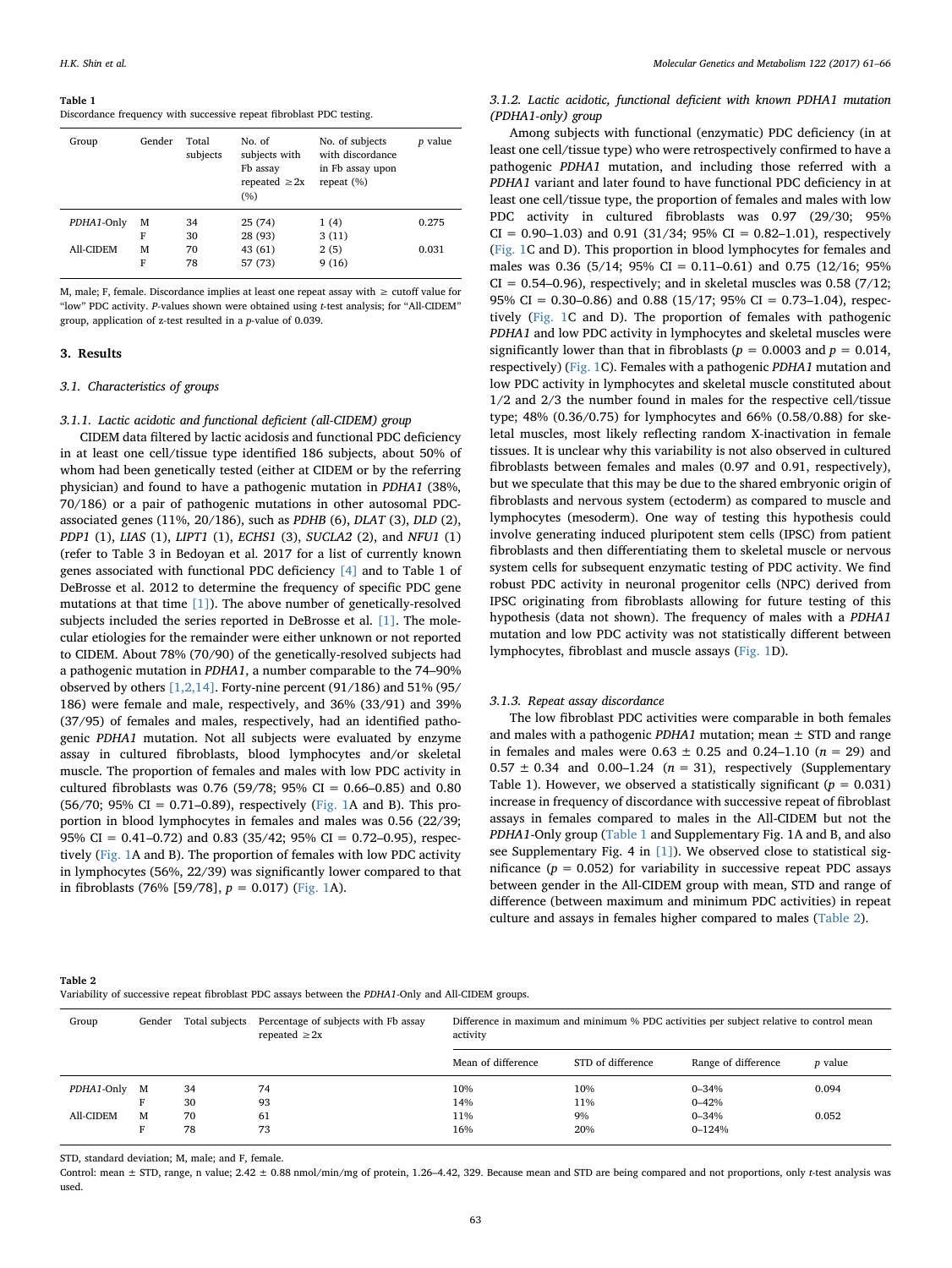<span id="page-3-0"></span>

Fig. 1. PDC assay sensitivity for blood lymphocytes, cultured fibroblasts and skeletal muscles. A and B, proportion of subjects with PDC activity deficiency in at least one cell/ tissue sample and lactic acidosis (All-CIDEM group). C and D, proportion of subjects with a pathogenic PDHA1 mutation and functional PDC deficiency in at least one cell/ tissue type (PDHA1-Only group). 95% Confidence intervals are indicated along with statistical significance  $(p < 0.05)$ when applicable.

#### <span id="page-3-1"></span>3.1.4. Cell/tissue type-specific discordance

We assumed that cell/tissue type-specific discordance frequency (i.e., subjects with discordant activities for a sample pair of cells or tissue tested such as lymphocytes vs fibroblasts, lymphocytes vs skeletal muscles, and fibroblasts vs skeletal muscles) could reflect cell/tissue type-specific variability. Because of random X-inactivation in females, we only determined the cell/tissue type-specific discordance frequency in males (37 cases) with a known PDHA1 mutation and this was  $0.15 \pm 0.11$  (Supplementary Fig. 2). The reason for this tissue discordance in males with PDHA1 mutations without evidence of mosaicism remains unexplained [\[15,16\].](#page-5-4) The cell/tissue type-specific discordance frequency for All-CIDEM males (95 cases) irrespective of their genetic etiology for PDC deficiency was higher at  $0.23 \pm 0.08$ , which may be due to heterogeneity of the underlying genetic etiologies (Supplementary Fig. 2). The tissue discordance frequency for All-CIDEM females (91 cases) was  $0.37 \pm 0.11$  (data not shown), higher than for All-CIDEM males.

### 3.2. Molecular-first approach

Between 2009 and 2017, 29 subjects (17 male and 12 female) with an identified PDHA1 variant were referred to CIDEM for functional PDC testing (representing a preference for a molecular-first diagnostic approach by the referring physician; with variant classification of 26 VUS, two pathogenic and one probably pathogenic). This was an opportunity for CIDEM to evaluate the pathogenicity of the VUSs. Only about 55% (16/29) showed functional PDC deficiency in at least one cell/tissue type, confirming the pathogenicity of the specific PDHA1 variant (Supplementary Table 2). About 41% (12/29) of subjects had testing completed in more than one cell/tissue type (yellow highlights in Supplementary Table 2). Among the 15 subjects that underwent cultured fibroblast PDC testing, 80% of both females (4/5) and males (8/ 10) showed low activity. However, among the 20 subjects that underwent blood lymphocyte PDC testing, only 22% (2/9) of females and 45% (5/11) of males showed low activity (Supplementary Table 2).

#### 4. Discussion

Prompt and correct diagnosis of PDC deficiency (and differentiating between specific, generalized, or secondary deficiency) has important implications for clinical management and therapeutic interventions in neonates, infants, young children, and selected adults. Initiation of a therapeutic intervention on the basis of only functional PDC deficiency without follow up genetic resolution of the etiology is not recommended and could be harmful [\[4,5,11\]](#page-5-1). Likewise, terminating a PDC deficiency work-up following a normal PDC activity assay result in one cell/tissue type without pursuing additional molecular and/or enzymatic testing using another cell/tissue type is ill advised, because of the observed significant cell/tissue type-specific variability in assay outcome irrespective of the underlying genetic etiology of the PDC deficiency (Results [Section 3.1.4](#page-3-1)).

### 4.1. Sensitivity and variability

Assaying PDC in cultured fibroblasts in cases where the underlying genetic etiology is PDHA1 (most common), is highly sensitive irrespective of gender; 97% (95% CI: 90%–100%) and 91% (95% CI: 82%–100%) in females and males, respectively. However, we find that about 2/3 of females with a pathogenic PDHA1 mutation will have a normal blood-lymphocyte-based PDC assay. Similarly, the assay using skeletal muscle is not very sensitive either but better than what is observed using lymphocytes. Thus, follow-up genetic and/or enzymatic testing of a normal lymphocyte- or skeletal muscle-based PDC assay result is necessary when suspecting PDC deficiency.

The reason for the observed increase in frequency of discordance with successive repeat fibroblast-based PDC testing in females compared to males in the All-CIDEM but not the PDHA1-Only group remains unexplained [\(Tables 1 and 2,](#page-2-0) and Supplementary Fig. 1A and B). A similar difference between genders with repeat testing of skeletal muscle (Supplementary Fig. 1C and D) cannot be concluded because of the relatively low number of subjects tested. Whether the observed gender-specific variability in repeat testing could be unique to cells of ectodermal origin (e.g., fibroblasts) as compared to those of mesodermal origin (e.g., muscle cells) is also unclear and remains to be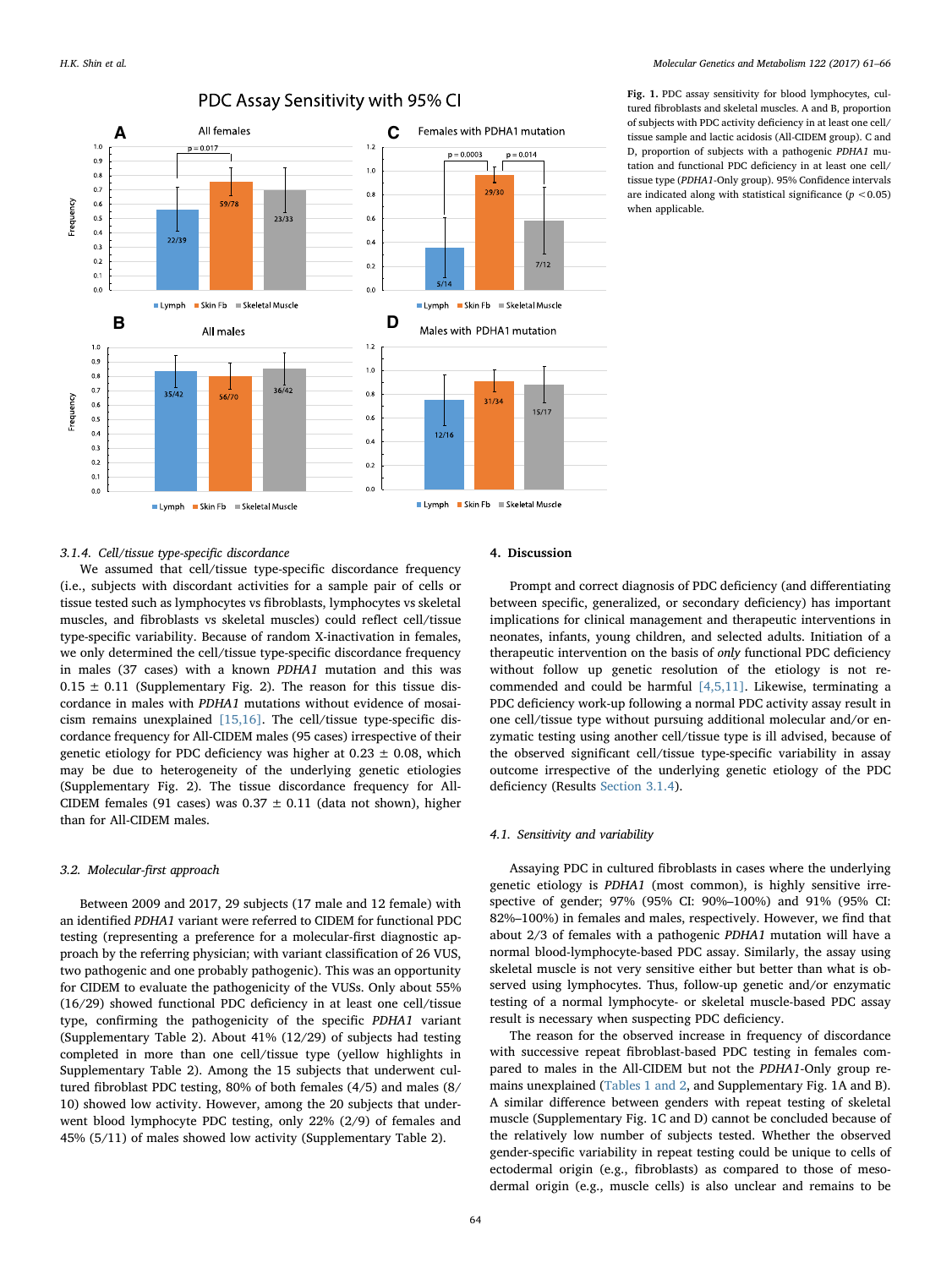<span id="page-4-0"></span>

## **Recommended Algorithm for Diagnosis of Pyruvate Dehydrogenase Complex (PDC) Deficiency**

Fig. 2. Recommended algorithm for the diagnosis of PDC deficiency. "Enzymatic testing" is an all-inclusive descriptive term for various enzyme-based testing options noted below (after the initial pursuit of PDC testing in a specific cell/tissue). Enzymatic (functional) testing, when molecular testing is negative or a variant of uncertain significance (VUS) in a specific gene is identified, may include assaying PDC (in a different cell/tissue type than the initial testing), α-ketoglutarate dehydrogenase complex (KDC), pyruvate carboxylase (PC), phosphoenolpyruvate carboxykinase (PEPCK), propionyl-CoA carboxylase (PCC), succinyl-CoA ligase (SUCL), branched-chain α-ketoacid dehydrogenase complex (BCKDC), electron complex chain complexes (ETC), and/or oxidative phosphorylation (OxPhos) activities. Please refer to Discussion for when to suspect PDC deficiency and what tests to pursue in a patient with lactic acidosis and hyperalaninemia in order to differentiate between primary (specific and generalized) and secondary PDC deficiencies. For brevity, left side colored blocks "A" (pink), "B" (blue) and "C" (green) represent steps (algorithmic options) that are repeated (as smaller pink, blue and green blanks) within the algorithm. "Positive TGP" implies identifying a pair of known pathogenic mutations, VUSs or a combination of both in a known autosomal PDC-associated gene; for the X-linked PDHA1 gene, either a single known pathogenic mutation or VUS is expected. Abbreviations used are as follows: TAT, turn-around-time; TGP, targeted gene panel; and WES/WGS, whole exome/genome sequencing.

## determined.

#### 4.2. Diagnostic algorithm

We propose a practical diagnostic approach for when PDC deficiency is suspected for use by pediatricians, neonatologists, neurologists, intensivists, child development specialists, clinical geneticists and biochemical geneticists, who encounter cases with non-specific clinical features such as hypotonia, seizure, developmental delay, ataxia, gait disturbances and/or "cerebral palsy" ([Fig. 2\)](#page-4-0). PDC deficiency would be suspected when 1) lactate (L) and pyruvate (P) in plasma and/or CSF are above their respective reference ranges, with normal or slightly elevated L:P ratio (10–25), 2) alanine in plasma and/or CSF is above the reference range, 3) plasma lactate and alanine concentrations are higher in a post-prandial state than a fasting state, 4) an abnormal brain MRI or CT is noted (e.g., ventriculomegaly with microcephaly, corpus callosum abnormality, basal ganglia or midbrain lesions, etc…), and/or 5) an abnormal MR spectrometry (with a significant lactate peak) is noted [\[17\].](#page-5-5) Although mutations in PDHA1 constitute the majority of genetically-resolved cases with functional PDC deficiency, mutations in several other genes have been associated with primary (specific and generalized) and secondary PDC deficiencies (see Table 3 in [\[4\]](#page-5-1)). Therefore, other metabolic screening (or secondary) testing could be implemented early in the diagnostic workup once PDC deficiency is

suspected in order to help with differentiating primary from secondary PDC deficiencies and the choice of path in [Fig. 2](#page-4-0) for diagnostic testing. Other findings suggesting a possible secondary PDC deficiency may include noting elevation(s) in 1) succinyl-, methylmalonyl- and/or propionylcarnitine in plasma and/or urine acylcarnitines, 2) branchedchain amino acids in plasma and/or CSF amino acids, 3) serum methylmalonic acid, and/or 4) methylmalonic acid, propionic acid, branched-chain α-keto or hydroxy acids, 2-methyl-2,3-dihydroxybutyric acid and/or α-ketoglutaric acid in urine organic acids.

Targeted gene panel (TGP) testing (i.e., molecular-first approach) may be the first test chosen when suspecting PDC deficiency (whether primary or secondary) ([Fig. 2\)](#page-4-0). However, enzymatic (functional) confirmation or testing is ultimately needed if a VUS is identified or if clinical suspicion is high for PDC deficiency (e.g., elevated lactate and pyruvate with normal L:P ratio) despite normal TGP testing (or WES/ WGS), delaying implementation of specific therapeutic interventions for this complex disorder. Identifying functional PDC deficiency in a patient alone cannot differentiate specific (primary) from secondary PDC deficiencies, which is important to know prior to implementing a therapeutic intervention. An approach using concurrent enzymatic and molecular testing (i.e., combined approach) would be cost effective with shorter turn-around-time (TAT) depending on the cell/tissue type used (e.g., lymphocyte- vs fibroblast PDC assay TATs are ~7 days vs  $~\sim$ 4 weeks, respectively). We propose that when suspecting PDC